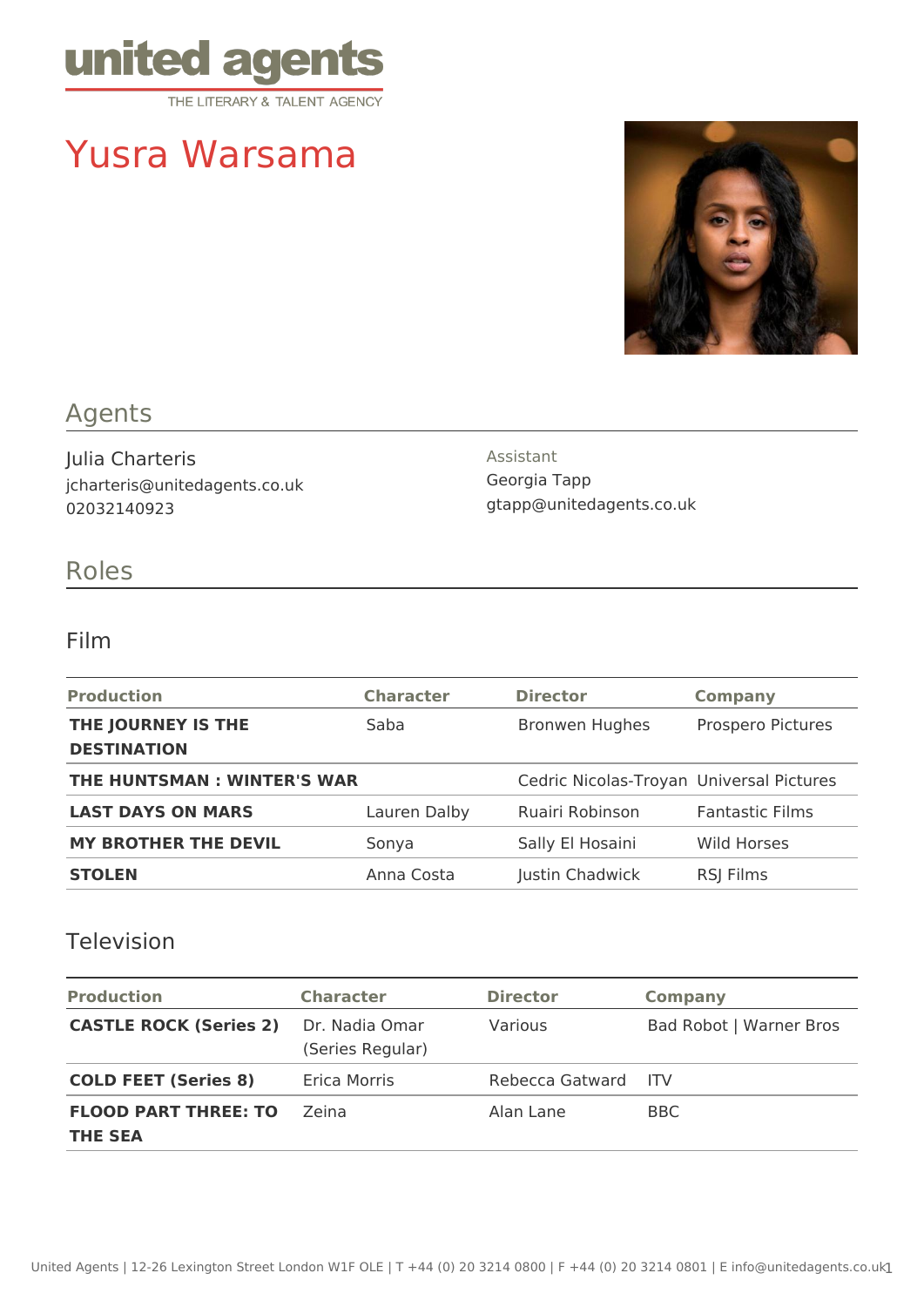| <b>Production</b>                     | <b>Character</b>           | <b>Director</b>               | <b>Company</b>                                    |
|---------------------------------------|----------------------------|-------------------------------|---------------------------------------------------|
| <b>CALL THE MIDWIFE</b><br>(Series 6) | Nadifa Ghedi Jama          | Lisa Clarke                   | Neal Street Productions  <br><b>BBC</b>           |
| MOGADISHU, MINNESOTA Hawo             |                            | K'Naan                        | <b>HBO</b>                                        |
| <b>OUR GIRL (Series 2)</b>            | Nafula (Series<br>Regular) | Jan Matthys                   | <b>BBC</b>                                        |
| <b>CRITICAL</b>                       | Khaali Osman               | Various                       | <b>Hat Trick Productions</b>                      |
| <b>DRACULA</b>                        | Seer <sub>2</sub>          | Andy Goddard &<br>Steve Shill | Universal Television/<br><b>Carnival Pictures</b> |
| <b>SAVAGE</b>                         | Victoria                   | Sam Miller                    | <b>BBC</b>                                        |
| <b>POSTCODE (Series 1)</b>            | Zahra (Semi-Regular)       | Stuart Orme                   | <b>BBC/RDF Media</b>                              |

## Stage

| <b>Production</b>            | <b>Character</b>       | <b>Director</b>                  | <b>Company</b>                               |
|------------------------------|------------------------|----------------------------------|----------------------------------------------|
| <b>NORA: A DOLL'S HOUSE</b>  | Nora 1/ Christine<br>3 | Bryony Shanahan                  | Royal Exchange                               |
| <b>THE VOTE</b>              | Hanni Youis            | Josie Rourke                     | Donmar Warehouse                             |
| <b>FUTURE BODIES</b>         | Herself                | Abbi Greenland  <br>Helen Goalen | HOME, Manchester                             |
| <b>THE CLAIM</b>             | B                      | Mark Maughan                     | Shoreditch Town Hall                         |
| THE SOUND OF SILENCE         |                        | <b>Tinuke Craig</b>              | Royal Exchange Theatre                       |
| <b>AN INJURY</b>             | Isma                   | <b>Alex Swift</b>                | Ovalhouse                                    |
| <b>ON CORPORATION STREET</b> | Ensemble               | Louise Lowe                      | <b>Home Theatre</b><br>Manchester / ANU      |
| <b>SONNET SUNDAY</b>         | Poet                   | Various                          | The Globe                                    |
| <b>SHARED MEMORIES</b>       | Self                   | Chapman                          | Frances Lord and Kate Kali Theatre/The Curve |
| <b>CRYSTAL KISSES</b>        | Toyah                  | Benji Reid                       | Contact Theatre.<br>Manchester               |
| <b>NEW WRITING FESTIVAL</b>  | Various                | Various                          | The Curve                                    |
| <b>TWO TONE</b>              | Rehearsed<br>Reading   | Alex Chisholm                    | <b>West Yorkshire</b><br>Playhouse           |
| <b>BOLT-HOLE</b>             | Deka                   | <b>Nick Bagnell</b>              | <b>Birmingham Repertory</b>                  |
| <b>CARRI MI ACKEE</b>        | Eliza                  | Imani Jendai                     | <b>Free Expression Dance</b>                 |
| <b>EVERYBODY WATCHES TV</b>  | The Girl               | <b>Contact Theatre</b>           | Contact Theatre.<br>Manchester               |
| <b>EXPOSED</b>               | Poet                   | Lucy English                     | Apples & Snakes                              |
| <b>GRACE</b>                 | Self                   | <b>Richard Gregory</b>           | Quarantine                                   |
|                              |                        |                                  |                                              |